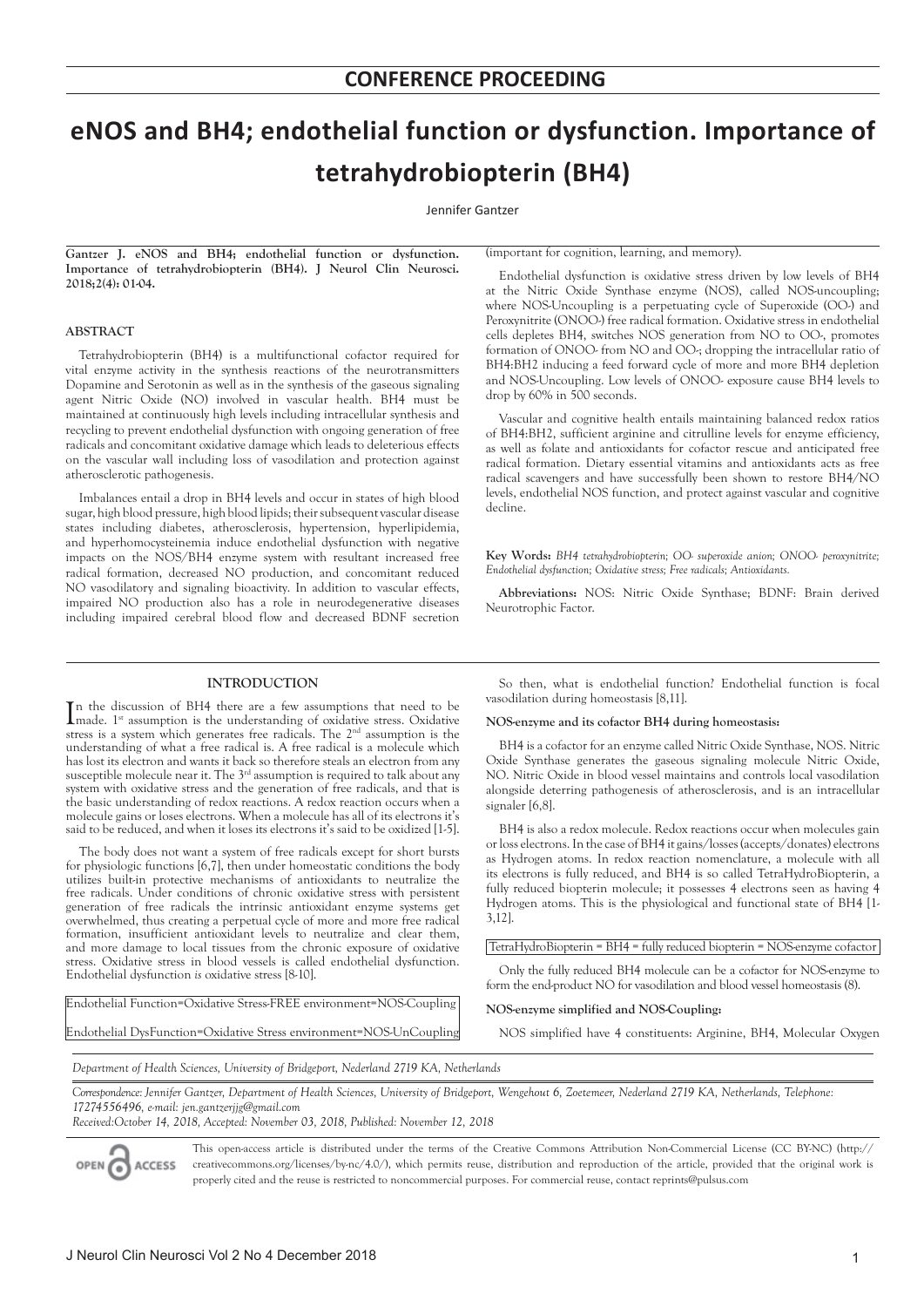O2, NADPH. Arginine is the substrate. BH4 is the cofactor.

NOS-enzyme constituents = Arginine/BH4/O2/NADPH

Arginine is the precursor molecule to the formation of NO, meaning Arginine will enzymatically become Nitric Oxide. The Nitrogen adjacent to the amino end group of Arginine is cleaved off and replaced with an Oxygen as Arginine becomes the amino acid Citrulline and gaseous Nitric Oxide is formed.

This is called NOS-Coupling. Arginine and Molecular Oxygen enzymatically react to make Nitric Oxide.

BH4 stabilizes the NOS-enzyme in its fully reduced form and BH4 is NOT consumed.

Arginine is coupled to Molecular Oxygen, BH4 stabilizes the enzymatic reaction; then Citrulline, NO, and BH4 remain. This is an important feature of homeostasis and defines NOS-Coupling [8,13,14].

# NOS-Coupling

# N-Arginine-N + O<sub>2</sub>  $\geq$  (NOS-BH4) -> NO+Citrulline-N+BH4

Once again; only BH4 in its fully reduced state can act in its physiological functional role as a cofactor for NOS-enzyme production of the vasodilator NO; this occurs during homeostasis in an oxidative stress-free environment.

BH4 under conditions of oxidative stress is highly susceptible to being oxidized by free radicals. Recall free radicals have lost their electrons. Molecules with Hydrogen atoms (as electrons) are easy targets and susceptible to oxidation (free radicals steal them). This renders BH4 a free radical scavenger instead of a cofactor, because to scavenge and neutralize free radicals it must give up its electrons which are the equivalent of losing its Hydrogen atoms to the free radical. This is oxidation of BH4. The resultant molecule is either BH2 as DiHydroBiopterin (partially reduced) with 2 Hydrogen atoms or Biopterin (fully oxidized) with no Hydrogen atoms. BH2 has the same binding affinity for the NOS-enzyme but cannot act as a cofactor to stabilize the coupling of Molecular Oxygen to Arginine [1,12,15-17].

BH4=fully reduced=NOS-enzyme cofactor=Function

BH2=partially reduced= NOS-enzyme competitor NOT cofactor=Dysfunction

In a system of homeostasis there are virtually undetectable levels of BH2 and all measurable biopterin exists as the fully reduced BH4. In a system of oxidative stress the ratio of BH4 is significantly decreased and BH2 is not only measurable but becomes the prominent biopterin [11,12].

Therefore, it becomes important to look at the BH4:BH2 ratio. Lower BH4:BH2 ratios are correlated with more enzyme derangement and more oxidative stress [9].

#### **NOS-enzyme derangement and nos-uncoupling**

The detrimental effects of NOS-enzyme derangement are vast and functionally insufficient. Recall the simplified version of NOS has 4 constituents: Arginine BH4  $O_2$  NADPH. Also recall its mentioned under homeostatic conditions. This is important because the NOS-enzyme structure has a reductase end to bind NADPH and an oxidase end to bind Molecular Oxygen. These 2 events occur with or without Arginine and/or BH4 and when the reaction occurs without them it's called NOS-Uncoupling where free radicals are formed and BH4 is oxidized [8,9,12,15].

NOS-UnCoupling generates free radicals as its end-products in the form of Reactive Species: Reactive Oxygen Species (ROS) Superoxide Anion and Reactive Nitrogen Species (RNS) Peroxynitrite.

 **NOS-enzyme Uncoupling Free Radical**:

Reactive Oxygen Species => ROS-Superoxide Anion = OO-

Reactive Nitrogen Species => RNS-Peroxynitrite = ONOO-

Superoxide Anion OO- is an uncoupled Molecular Oxygen free radical. In a system where BH4 and OO- exist together, the OO- steals (oxidizes) the Hydrogen atoms (electrons) from BH4 readily oxidizing it to BH2. This creates a perpetuating cycle because BH2 *cannot* stabilize the reaction and more OO- gets created, oxidizing more BH4, further dropping the BH4:BH2 ratio (8,18).

Occurring simultaneously is the formation of an even more potent free radical, Peroxynitrite [24].

Peroxynitrite=Nitric Oxide+Superoxide Anion

NO+OO- => ONNO-

Peroxynitrite ONOO- is formed when NO and OO- exist in a system together. Even during decreased NOS-enzyme efficiency NO is still generated, but its bioavailability is decreased because instead of its physiological role in vasodilation NO is scavenged by OO- forming the free radical ONOOfurther dropping the BH4:BH2 ratio *via* oxidation of BH4 [8,18].

The fate of BH4 under oxidative stress and endothelial dysfunction is oxidization by OO- and exceedingly faster oxidation by ONOO-; even under low levels of ONOO- exposure BH4 levels dropped by 60% in 500 seconds [18]. NOS-UnCoupling negatively effects bioavailability of both BH4 and NO from exposure to free radicals whose near proximity scavenges them; BH4 rendered BH2 and NO rendered ONOO- [3,9,18].

NOS-UnCoupling is the aberrant function of the enzyme due to low substrate (Arginine NO precursor) and/or low cofactor (BH4) with consequential production of free radical reactive species in a perpetuating cycle. Endothelial dysfunction results from NOS-UnCoupling; which IS oxidative stress [8].

| Endothelial Dysfunction=NOS-UnCoupling               |
|------------------------------------------------------|
|                                                      |
| Free Radical Formation (ROS/RNS)=OO-/ONNO-           |
|                                                      |
| More NOS-UnCoupling/lower BH4:BH2/more BH4 oxidation |
|                                                      |
| more NOS-UnCoupling/more Free Radicals               |
|                                                      |
| <b>Endothelial Dysfunction</b>                       |
| Vasoconstriction+Oxidative Stress                    |

Taken altogether- Endothelial dysfunction from intracellular/extracellular vascular oxidative stress is correlated with oxidation of BH4, low ratio of BH4:BH2, simultaneous NOS-Uncoupling, persistent generation of OOand ONOO- free radicals, decreased NO bioavailability for vasodilation, and resultant vasoconstriction [8-18].

## **Endothelial dysfunction and inflammatory conditions**

Chronic exposure of endothelium to free radical reactive species is a driver of disease and underlying cause of cardiovascular and neurodegenerative disease states from endothelial dysfunction and its feed forward oxidative stress. The connection is simply mechanism of action [8,20-52].

Endothelial Function=Oxidative Stress-FREE environment

NOS-Coupling=Homeostasis

Endothelial DysFunction=Oxidative Stress environment

NOS-UnCoupling=Chronic Disease

A system of low substrate and/or low cofactor induces UnCoupling with resultant generation of free radicals which then continues to deplete the cofactor BH4 further inducing more UnCoupling and generating more free radicals; worsening and contributing to the UnCoupling and oxidative stress state.

An oxidative stress state causes UnCoupling by oxidizing BH4 which renders the molecule unable to fulfill its cofactor role to stabilize the enzymatic reaction therefore lowering the BH4:BH2 ratio ultimately looping the BH4-eNOS system into the perpetuating cycle of free radical formation, low levels of BH4, and persistent oxidative stress [8-10,12].

Chronic inflammatory systemic conditions such as hyperglycemia,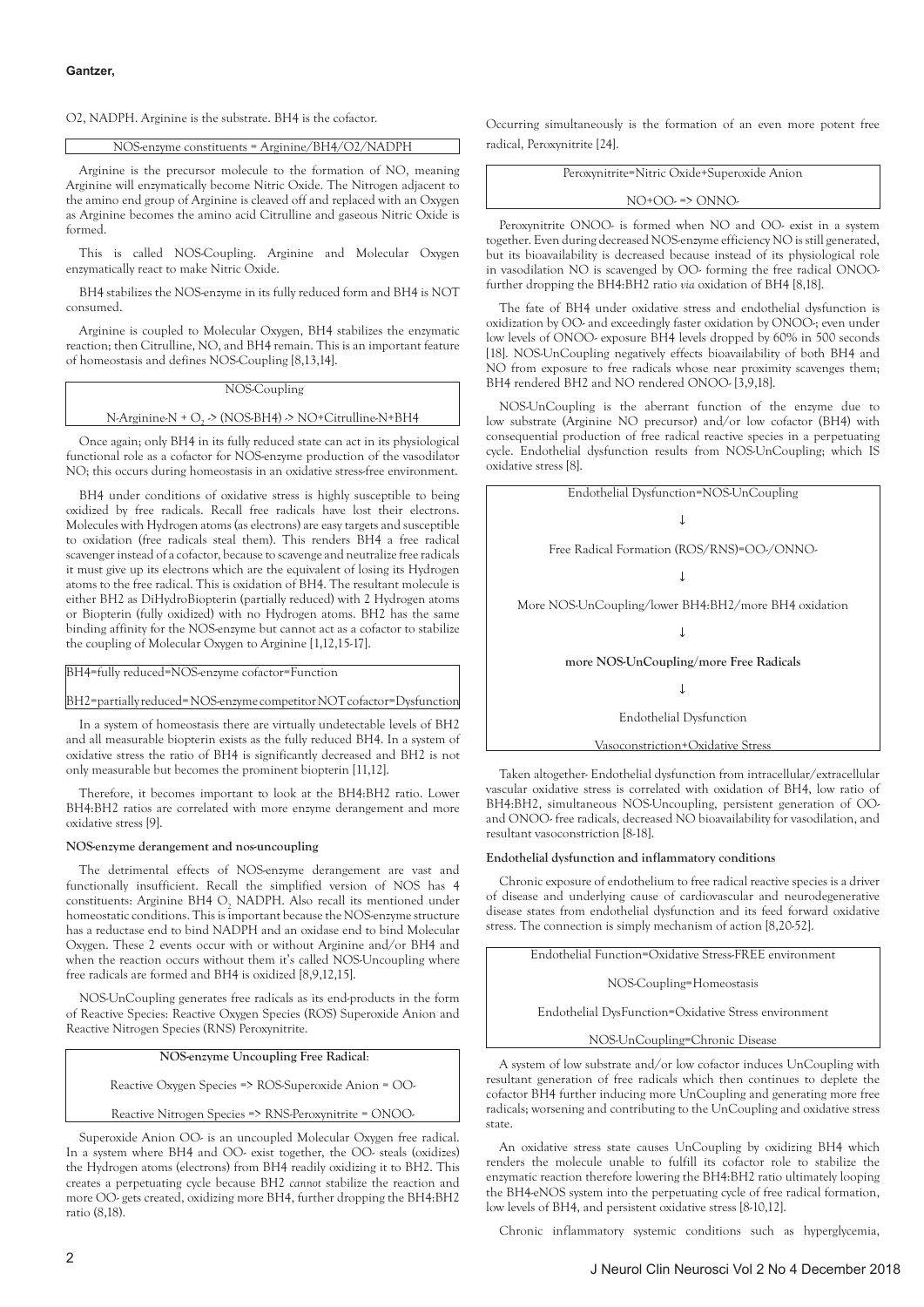diabetes, hypertension, hyperhomocysteine, atherosclerosis/oxidized-LDL, viral/toxin load, and autoimmunity are sources of vascular free radicals and each individually induce NOS-UnCoupling [7,8,11,13,20].

Hyperglycemia as well as ONOO- decrease de novo synthesis of BH4 by inducing ubiquitination-induced GTPCH enzyme degradation; lowering levels of cofactor [16,21]. Diabetes patients present with one of the lowest levels of BH4, even oxidation to the level of undetectable BH2, where only biopterin exists, and their intrinsic enzyme defense mechanisms of Glutathione Reductase, Catalase, and Superoxide Dismutase become completely inhibited from high levels of free radicals [9,16,19]. AGEs from hyperglycemia [22], hypertension [11], hyperhomocysteine [20], and oxidized-LDL [23] each individually activate the endothelial NADPHoxidase (NOX4) with significant production of OO- and concomitant ONOO [11,20-23]. NOX4 activation in endothelium is one of the largest contributors to vascular free radicals [24]. Viral/toxin load, autoimmunity, and atherosclerosis via oxidized-LDL activate the inflammation-induced NFkB cytokine pathway generating more free radicals which stimulates LOX/COX which in turn stimulates NOX4 [7,23,25,26]. In addition, viral/ toxin load and autoimmunity activate the inducible iNOS of immune cells which depletes Arginine levels *via* uptake for macrophage-NO production; lowering levels of substrate [7,27].

Each one of these inflammatory states and their correlated mechanisms of free radical formation individually impact the BH4 levels indirectly as non-eNOS vascular free radicals (oxidation via exposure) and directly by NOS-UnCoupling BH4 oxidation. A person with several or all of these inflammatory states experience a compounding effect and degenerative barrage of NOS-UnCoupling, endothelial dysfunction, free radical formation and chronic oxidative stress [8-27].

Additionally, cognitive decline is largely correlated with NOS-UnCoupling. The cognition neurotrophin BDNF has been found to be synthesized from cerebral endothelium and dependent on eNOS function [28,29]. STZ-induced diabetes mellitus mice showed endothelial dysfunction (UnCoupling) as well as decreased expression of the enzyme, decreased BDNF, and vascular dementia [30]. Endothelial dysfunction is correlated with traumatic brain injury as well as secondary brain injury following trauma from NOS-UnCoupling and simultaneous activation of iNOS [31- 33].

Endothelial dysfunction does not occur when there are sufficient levels of substrate/cofactor for enzyme coupling and sufficient levels of antioxidants to neutralize basal rate generation of and exposure to free radicals. This is homeostasis. To prevent and reverse endothelial dysfunction, homeostasis must be restored at these 2 levels [11,34]. Furthermore, chronic inflammatory disease states must be supported with dietary and supplemented antioxidants alongside revised lifestyles which decrease free radicals and restore antioxidant defense enzyme systems [35,36] to include improved sleep [37], exercise [38,39], and stress management [40].

Substrate levels of Arginine can be increased dietary by whey protein powder, nondairy pea protein, purified Arginine powder, purified Citrulline powder, and/or combination of Arginine/Citrulline powder; Arginine, Citrulline, and combo Arginine/Citrulline are also available as capsules [34,41]. Supplemented maternal Arginine in recipient cloned embryology improved levels of Arginine, its metabolites, NO, pregnancy rate, as well as embryo development [42]. Arginine in healthy population is considered semi-essential whereas in children and chronic disease states it is considered essential, hence the body cannot intrinsically produce it, and it must be consumed in diet or a deficiency presents [43]. BH4 supplementation is not available for purchase to the public, however in severe cases can be administered at hospitals as Sepiaterin [44]; however if the body's oxidative stress state is not addressed (antioxidants/lifestyle) the administered BH4 is rapidly oxidized [13].

For antioxidant support all of the following are beneficial and recommended to be included in dietary choices as well as vitamin supplemented: essential B-vitamins Pyridoxine B6 [45]/Folate B9 [46,47]/ Cobalamin B12 [48], essential fat soluble vitamins Retinoic Vitamin A [49]/ Tocopherol Vitamin E [23/]Cholecalciferol Vitamin D [50], essential water soluble Ascorbate Vitamin C [51], antioxidants Resveratrol [10]/Curcumin [52], and amino acid Cysteine as NAC. All of these are proven agents to combat free radicals, restore intrinsic antioxidant enzyme systems GPx/ SOD/Catalase, replenish fully reduced BH4 levels, protect BH4 from future oxidation, and most important work synergistically to support ReCoupling of the NOS-enzyme [8,10,13,45-52].

## **REFERENCES**

- 1. Kohen R, Nyska A. Oxidation of biological systems: Oxidative stress phenomena, antioxidants, redox reactions, and methods for their quantification. Toxicol Pathol. 2002;30(6):620-50.
- 2. Novo E, Parola M. Redox mechanisms in hepatic chronic wound healing and fibrogenesis. Fibrogenesis Tissue Repair. 2008;1(1):5.
- 3. Pryor WA, Squadrito GL. The chemistry of peroxynitrite: A product from the reaction of nitric oxide with superoxide. Am J Physiol. 1995;268:L699-722.
- 4. Basu P, Burgmayer SJN. Pterin chemistry and its relationship to the molybdenum cofactor. Coord Chem Rev. 2011;255(9-10):1016-1038.
- 5. Thöny B, Auerbach G, Blau N. Tetrahydrobiopterin biosynthesis, regeneration and functions. Biochem J. 2000; 1:1-16.
- 6. Godo S, Shimokawa H. Divergent roles of endothelial nitric oxide synthases system in maintaining cardiovascular homeostasis. Free Radic Biol Med. 2017;109:4-10.
- 7. Rath M, Müller I, Kropf P, et al. Metabolism via Arginase or nitric oxide synthase: Two competing arginine pathways in macrophages. Front Immunol. 2014;5:532.
- 8. Gantzer J. Tetrahydrobiopterin clinical implications and natural solutions. Nutritional Perspectives. 2016;39(2):35-42.
- 9. Crabtree MJ, Smith CL, Lam G, et al. Ratio of 5,6,7,8-tetrahydrobiopterin to 7,8-dihydrobiopterin in endothelial cells determines glucose-elicited changes in NO vs. superoxide production by eNOS. Am J Physiol Heart Circ Physiol. 2008;294(4):H1530-40.
- 10. Xia N, Daiber A, Habermeier A, et al. Resveratrol reverses endothelial nitric-oxide synthase uncoupling in apolipoprotein E knockout mice. J Pharmacol Exp Ther. 2010;335(1):149-54.
- 11. Landmesser U, Dikalov S, Price SR, et al. Oxidation of tetrahydrobiopterin leads to uncoupling of endothelial cell nitric oxide synthase in hypertension. J Clin Invest. 2003;111(8):1201.
- 12. Kim HL, Park YS. Maintenance of cellular tetrahydrobiopterin homeostasis. BMB Rep. 2010;43(9):584-92.
- 13. Alkaitis MS, Crabtree MJ. Recoupling the cardiac nitric oxide synthases: tetrahydrobiopterin synthesis and recycling. Curr Heart Fail Rep. 2012;9(3):200-10.
- 14. Böger, R. The emerging role of asymmetric dimethylarginine as a novel cardiovascular risk factor. Cardiovasc Res. 2003;59(4):824-33.
- 15. Crabtree MJ, Tatham AL, Hale AB, et al. Critical role for tetrahydrobiopterin recycling by dihydrofolate reductase in regulation of endothelial nitric-oxide synthase coupling: relative importance of the de novo biopterin synthesis versus salvage pathways. J Biol Chem. 2009;284(41):28128-36.
- 16. Alp NJ, Shafi Mussa, Jeffrey Khoo, et al. Tetrahydrobiopterin-dependent preservation of nitric oxide-mediated endothelial function in diabetes by targeted transgenic GTP-cyclohydrolase I over-expression. J Clin Invest. 2003;119:725-735.
- 17. Alp NJ, McAteer MA, Khoo J, et al. Increased endothelial tetrahydrobiopterin synthesis by targeted transgenic GTP-cyclohydrolase I overexpression reduces endothelial dysfunction and atherosclerosis in ApoE-knockout mice. Arterioscler Thromb Vasc Biol. 2004;24(3):445- 50.
- 18. Laursen JB, Somers M, Kurz S, et al. Endothelial regulation of vasomotion in apoE-deficient mice: implications for interactions between peroxynitrite and tetrahydrobiopterin. Circulation. 2001;103(9):1282-8.
- 19. Xu J, Wu Y, Song P, et al. Proteasome-dependent degradation of guanosine 5'-triphosphate cyclohydrolase I causes tetrahydrobiopterin deficiency in diabetes mellitus. Circulation. 2007;116(8):944-53.
- 20. Vathsala ER, Connie WH Woo, Yaw L Siow, et al. Homocysteine stimulates NADPH oxidase-mediated superoxide production leading to endothelial dysfunction in rats. Canadian Journal of Physiology and Pharmacology. 2007;85(12): 1236-1247.